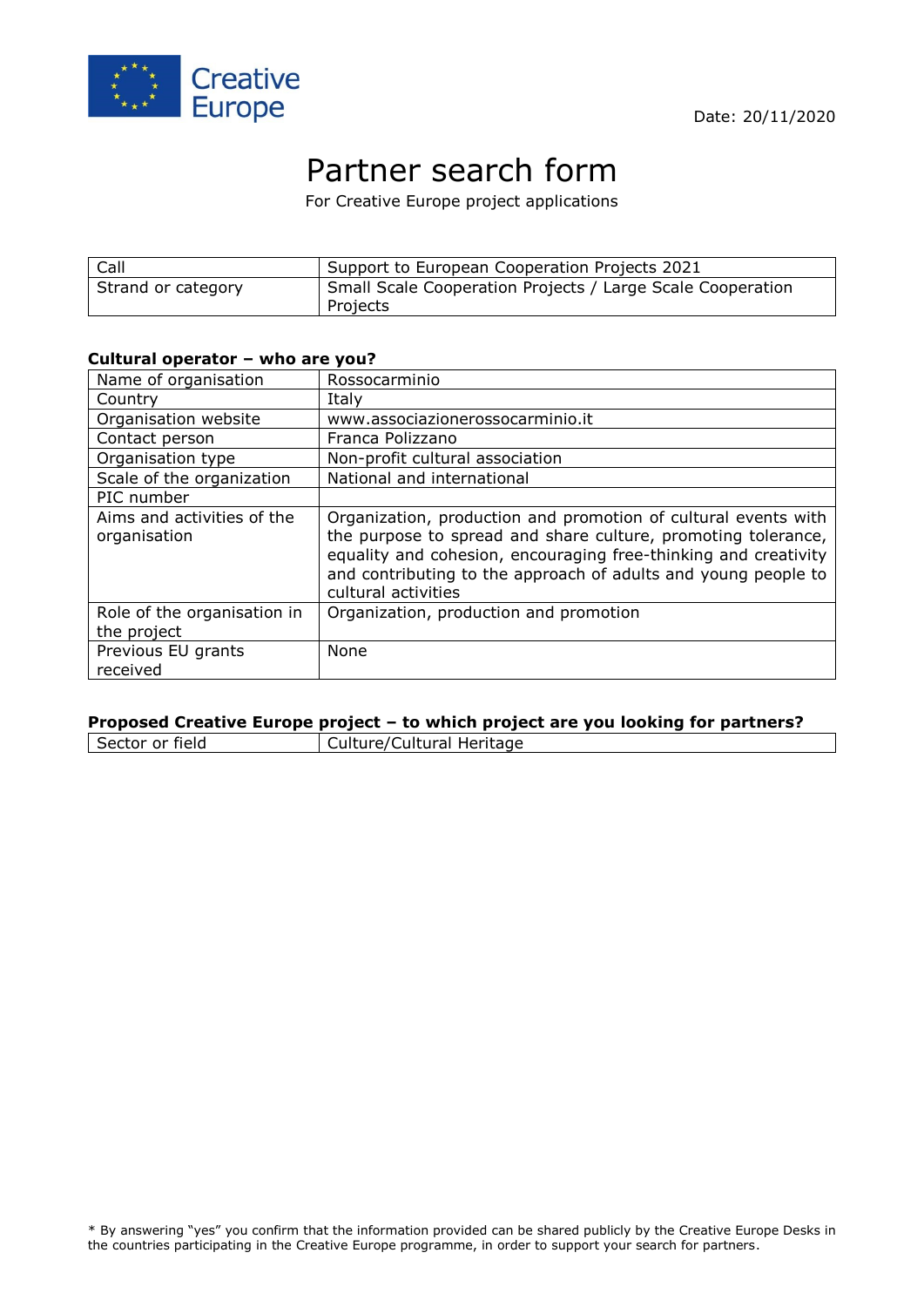| Description or summary of | Description of the project                                                                                                           |
|---------------------------|--------------------------------------------------------------------------------------------------------------------------------------|
| the proposed project      |                                                                                                                                      |
|                           | "Sophia - la Filosofia in festa" is a philosophical and cultural<br>festival, totally free for all, that brings together some of the |
|                           | most important philosophers and protagonists of contemporary                                                                         |
|                           | culture. Sophia is addressed to a large public of all ages and is                                                                    |
|                           | based in Pietrasanta (Lucca, Italy), important cultural and                                                                          |
|                           | artistic center, in particular in the municipal theatre, in                                                                          |
|                           | Sant'Agostino's cloister and across several different locations of                                                                   |
|                           | the town.                                                                                                                            |
|                           | Inside Sophia's circuit are the projects Sophia Junior! and                                                                          |
|                           | Sophia Arte. Sophia Junior! is an educational project for                                                                            |
|                           | primary schools that involves children and teachers: its aim is<br>to easily introduce children to philosophy, through formation     |
|                           | and activities, encouraging their thinking and creativity. The                                                                       |
|                           | project consists in different moments: the vision of video                                                                           |
|                           | classes and the reading of a philosophical comic book specially                                                                      |
|                           | made for the pupils; a drawing session and the organization of                                                                       |
|                           | an art exhibition exposing children's works; Sophia Arte is the                                                                      |
|                           | project dedicated to the encounter between philosophy and                                                                            |
|                           | visual arts, with special attention to aesthetics and art                                                                            |
|                           | exhibitions.<br>During summer Sophia is hosted by Il Caffè della Versiliana,                                                         |
|                           | the most important Italian cultural saloon, with which it                                                                            |
|                           | organizes conferences and lectures around interdisciplinary                                                                          |
|                           | topics, especially philosophical.                                                                                                    |
|                           | Throughout the course of the entire year Sophia's activities are                                                                     |
|                           | promoted by its <b>website</b> (www.festivalsophia.it), which                                                                        |
|                           | contains original cultural articles, news, updates. Through its                                                                      |
|                           | <b>YouTube channel</b>                                                                                                               |
|                           | (www.youtube.com/c/sophialafilosofiainfesta), which publishes<br>all the festival's video contents, Sophia, with its section         |
|                           | <b>Pourparler</b> , realizes interviews, lectures and podcasts.                                                                      |
|                           | The aim of the festival is to promote philosophy, its                                                                                |
|                           | protagonists, concepts, history and relevance as a concrete                                                                          |
|                           | instrument and method of approach for life, work and study,                                                                          |
|                           | encouraging the exchange between cultures, traditions,                                                                               |
|                           | universities, research centers and schools, and favouring                                                                            |
|                           | dialogue and values such as human rights, freedom, equality,                                                                         |
|                           | gender parity, respect (above all respect for the environment),<br>tolerance.                                                        |
|                           |                                                                                                                                      |
|                           | Collaboration with the partners                                                                                                      |
|                           |                                                                                                                                      |
|                           | The wish of the festival is to build international relationships<br>with cultural partners actively collaborating with them,         |
|                           | especially:                                                                                                                          |
|                           |                                                                                                                                      |
|                           | 1) involving international guests in Sophia's main                                                                                   |
|                           | meetings, lectures and conferences; involving book                                                                                   |
|                           | authors for international books and publishers'                                                                                      |
|                           | presentations and promotions; sharing contents and                                                                                   |
|                           | initiatives with the organizers; building hospitality<br>circuits for the audience of European cultural festivals;                   |
|                           | reciprocally promoting contents, guests and activities;                                                                              |